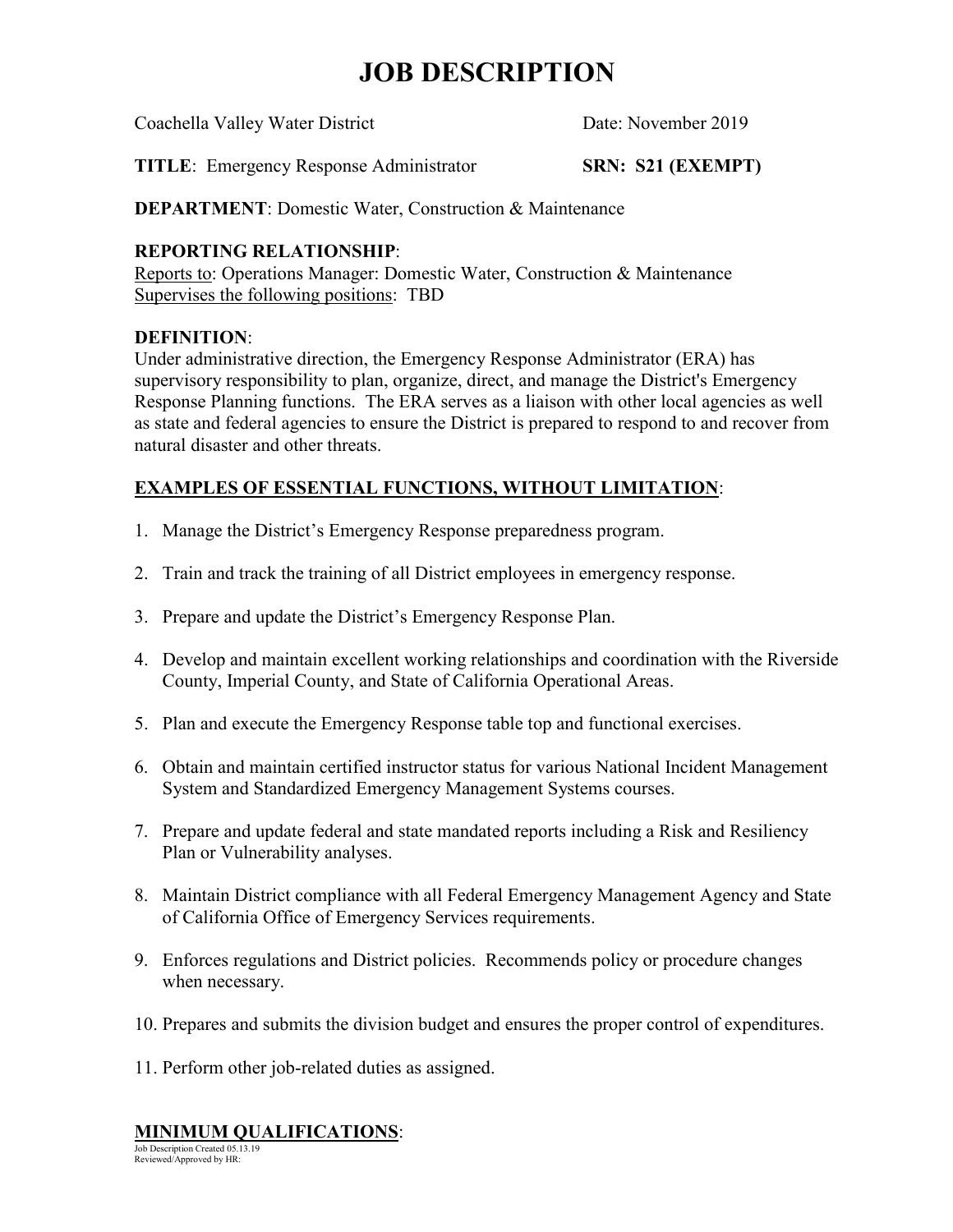# **JOB DESCRIPTION**

#### **Emergency Response Manager – Page 2**

License(s) and/or Certification(s): Valid California Operators license issued by the State Department of Motor Vehicles. Department of Motor Vehicles driving record may influence employment or classification. Must currently possess or attain a D2 Water Certification within 18 months of hire date.

#### Education/Experience:

Possession of a baccalaureate degree in business administration, management, operations, emergency preparedness or similar field from an accredited college or university; *Highly Recommended: Completion of courses by the United States Department of Homeland Security FEMA, and/or the Emergency Management Institute; Certification as a Water Distribution Operator, Water Treatment Operator, Collections Systems, Wastewater Treatment Plant Operator, or Water Efficiency certification; Possession of Emergency Response instructor certification; Five (5) years of progressive experience working with a water utility including operational, safety, and emergency planning duties.*

#### Knowledge:

- Principles and practices of emergency response planning.
- Basic water utility operational principles applicable to the operation of domestic water, sanitation, canal, irrigation and flood control utilities.
- Rules, regulations, and codes affecting Emergency Response planning including compliance with Federal Emergency Management Agency and State of California Office of Emergency Services requirements.
- Water Utility safety programs and practices.
- Principles of goal setting, budget development, and expenditure control.
- Principles and practices of supervision, management, and training.

#### Abilities:

- Plan, organize, direct, and manage the functions of the District's Emergency Response programs.
- Provide informative, engaging, and applicable training.
- Strong Writing skills are required for reporting and plan writing and editing.
- Maintain effective working relationships with management, supervisors, employees, other public agencies, and the public.
- Hold effective drills and exercises, receive after action feedback, and implement continuous improvement in preparedness.
- Exercise independent judgment within policy and regulation guidelines.
- Read and interpret state and federal emergency response guidelines and apply them to the District's functional areas.
- Supervise, train, and evaluate assigned staff members.